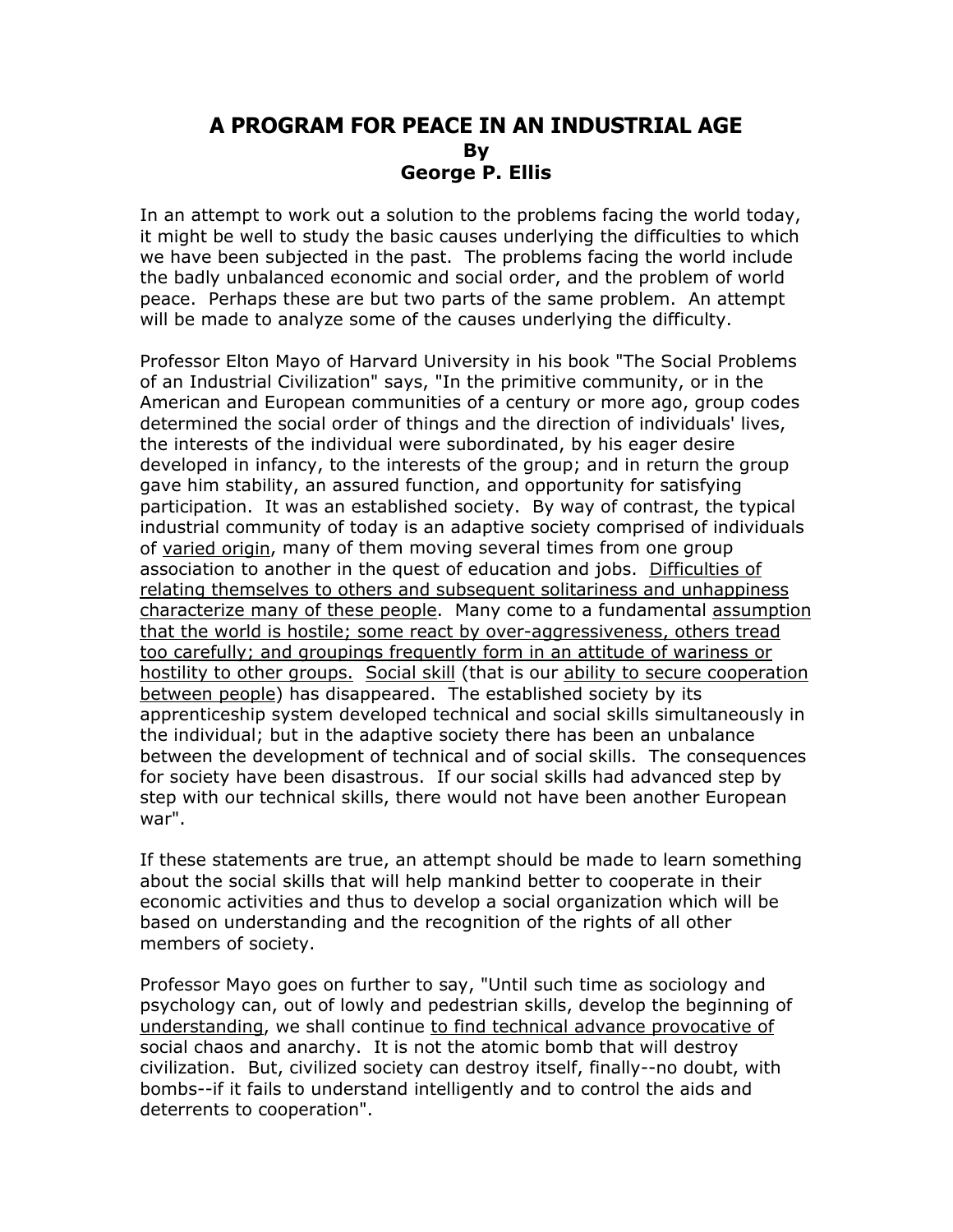There has been much tinkering by legislation, the emphasis being mostly economic. Instead of teaching people how to cooperate on the basis of the Golden Rule, the trend has been to force cooperation by dictator methods. While there have been many problems to be solved due to abuses which have arisen in our social order, the attempt to manage the lives of men has resulted in a situation wherein the cure is worse than the disease.

During the past ten years experiments in social legislation have trespassed more and more on the individual's rights. For a small amount of economic security, the individual has sold his birthright of freedom of choice.

There are two schools of thought; one is that the citizen has no rights which the State is bound to respect; the other is that the citizen has rights which are inviolable by the State or by any other agency.

In a preface to his essays, written in 1884, Herbert Spencer has a paragraph which sums up with remarkable completeness the political history of the United States during the last six years:

"Dictatorial measures rapidly multiplied, have tended continually to narrow the liberties of individuals; and have done this in a double way. Regulations have been made in yearly-growing numbers, restraining the citizen in directions where his actions were previously unchecked, and compelling actions which previously he might perform or not as he liked; and at the same time heavier public burdens, chiefly local, have further restricted his freedom, by lessening that portion of his earnings which he can spend as he pleases, and augmenting the portion taken from him to be spent as public agents please."

In an introduction by Albert Jay Nock to a recent edition of "The Man Versus The State" by Herbert Spencer, Mr. Nock says, "Statism postulates the doctrine that the citizen has no rights which the State is bound to respect; the only rights he has are those which the State grants him, and which the State may attenuate or revoke at its own pleasure. This doctrine is fundamental; without its support, all the various nominal modes or forms of Statism which we see at large in Europe and America -- such as are called Socialism, Communism, Nazism, Fascism, etc., -- would collapse at once. The individualism which was professed by the Early Liberals, maintained the contrary, it maintained that the citizen has rights which are inviolable by the State or by any other agency. This was fundamental doctrine; without its support, obviously, every formulation of individualism becomes so much waste paper. Moreover, early Liberalism accepted it as not only fundamental, but also as axiomatic, self-evident. We may remember, for example, that the U. S. Declaration of Independence takes as its foundation the self-evident truth of this doctrine, asserting that man, in virtue of his birth, is endowed with certain rights which are 'inalienable'; and asserting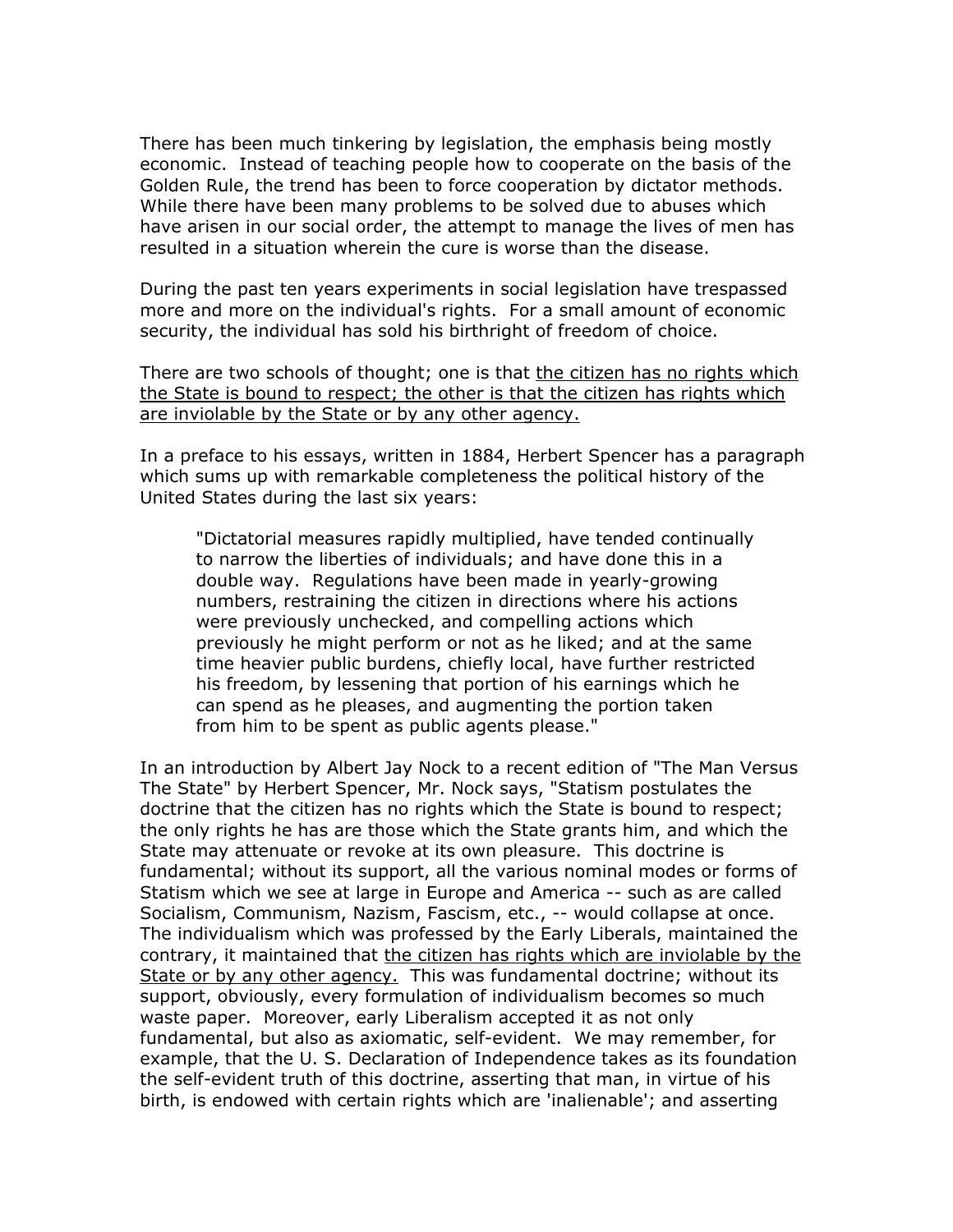further that it is 'to secure these rights' that governments are instituted among men."

In my opinion it is the duty of government to protect the citizen in those rights. It should not so limit him in his rights that the State becomes his master rather than his servant. The tendency in recent years has been in the direction of making the State the master of the individual.

Mr. Nock goes on further to say, "It can be plainly seen in England – a condition in which social power has been so far confiscated and converted into State power that there is now not enough of it left to pay the State's bills; and in which, by necessary consequence, the citizen is on a footing of complete and abject State slavery. The reader will also perceive what he has no doubt already suspected, that this condition now existing in England is one for which there is apparently no help. Even a successful revolution, if such a thing were conceivable, against the military tyranny which is Statism's last expedient, would accomplish nothing...... There have been many revolutions in the last twenty-five years, and this has been the sum of their history. They amount to no more than an impressive testimony to the great truth that there can be no right action except there be right thinking behind  $it.$  As long as the easy, attractive, superficial philosophy of Statism remains in control of the citizen's mind, no beneficent social change can be effected, whether by revolution or by any other means."

There are those who may say that the body, which regulates them, is of their own creating and has been elected by them to do the ruling.

The real issue, however, is that fundamental liberties are being interfered with by an ever-growing monster of bureaucracy.

Herbert Spencer, in his book, says: "In the first place, the real issue is whether the lives of citizens are more interfered with than they were; not the nature of the agency which interferes with them. Take a simpler case. A member of a trades' union has joined others in establishing an organization of purely representative character. By it he is compelled to strike if a majority so decide; he is forbidden to accept work save under the conditions they dictate; he is prevented from profiting by his superior ability or energy to the extent he might do were it not for their interdict. He cannot disobey without abandoning those pecuniary benefits of the organization for which he has subscribed, and bringing on himself the persecution, and perhaps violence, of his fellows. Is he any the less coerced because the body coercing him is one which he had an equal voice with the rest in forming?

".......... If men use their liberty in such a way as to surrender their liberty, are they thereafter any the less slaves? If people by a plebiscite elect a man despot over them, do they remain free because the despotism was of their own making?. ......."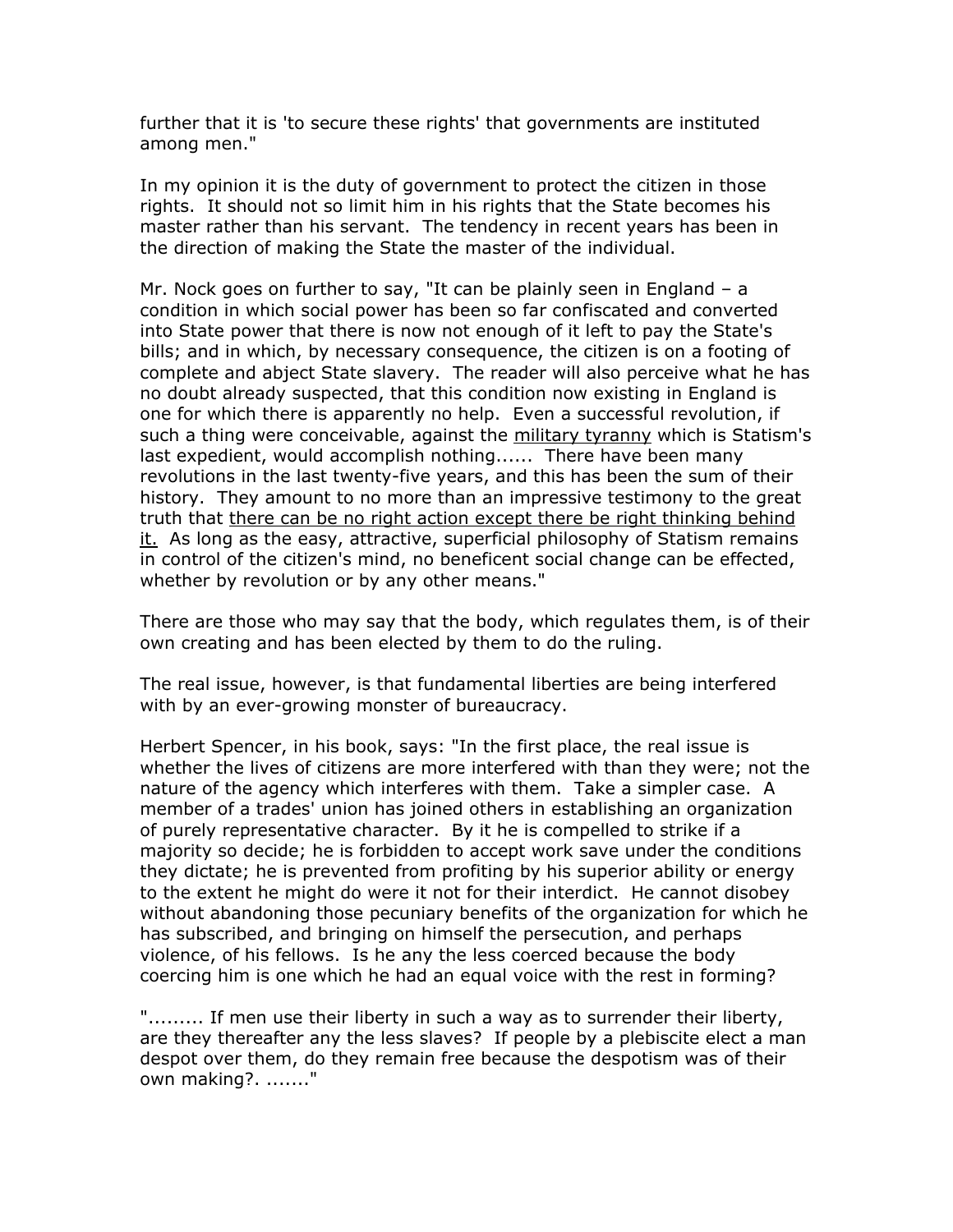There is no doubt but that many of the laws passed to control business arise out of certain difficulties or basic causes. They need to be studied and a solution arrived at in a sensible, impartial, unprejudiced manner. The questions of labor unemployment, security, costly competition, carried on for individual profit with no regard for the rights of society or the real liberty of human beings need to be faced.

Allan G. P. Fischer, in his book "The Clash of Progress and Security" says, "The indifference with which capitalistic society has contemplated the sacrifices of individuals ruthlessly pushed aside in the path of material progress constitutes indeed one of the most formidable indictments which can be levied against it."

Business can blame itself for much of the present legislative trend. All too often it has treated labor as a commodity to be bought and sold without regard to essential human values. The human values will not be denied.

Business men must choose whether they themselves will shoulder the responsibility or whether they will force government to do so. To save our democratic way of life we must remove the causes that threaten to injure or oven kill it.

Democracy is not self-sustaining; selfishness defeats democracy. It will only endure if we respect the other fellow's rights.

The war has merely obscured but has not cured the cancer which is gnawing at the very vitals of our economic system. This is the hard core of unemployment which has developed because we have not recognized the social problem which has arisen because of technological development. At the present time because of difficult labor laws which regulate business, businessmen consider each individual they add to the payroll as an added problem. In order to eliminate as many of these problems as possible, each employer is doing everything he can to develop machinery and devices to eliminate the labor factor. He, however, does not realize his social responsibility to the individuals who will be thrown on the permanent relief rolls because they have been replaced by machines.

Business on the whole has not assumed its share of the social responsibility resulting from the development of mass production. In the book "Men Without Work", published by the Pilgrim Trust in England, found with respect to individuals unemployed more than a year that "(1) they are not reabsorbed in anything like the same proportion as the short-time unemployed when better times return. Their problem involves not only an economic burden but moral decay."

Labor is not a "cold storage" commodity.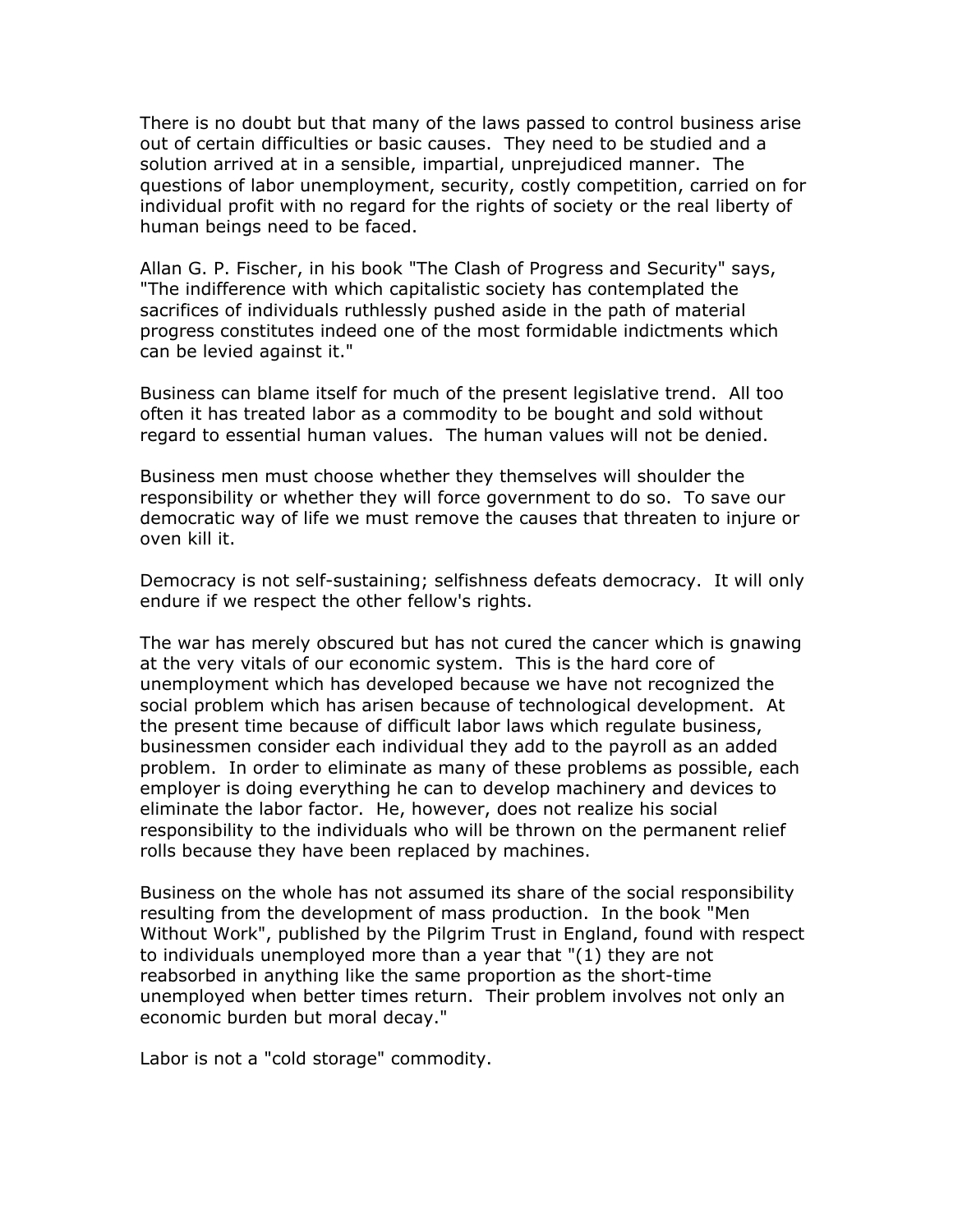Prior to the war in the States the percentage of men unemployed for one year or more was constantly increasing. There is much to be done to adapt the machine technique to enrichen individual life.

The economic side of life needs to be considered as the means to an end rather than the end, life itself.

There are indications in well-informed circles that the question of human behavior is being given considerable thought. Perhaps out of such studies will develop a science of human relations which will go far towards correcting the underlying difficulties with the result that greater cooperation will result both nationally and internationally.

In a very able address made by Dr. Simeon E. Leland, Dean of the College of Liberal Arts, Northwestern University, among other things he said, "Human behavior is, indeed, a major problem for continued consideration. It should bring together not only anthropologists, sociologists, psychologists, economists, and other social science groups, but the biologists, the medical scientists, the lawyers, and others with related interest. The humanists, too, may help us better to understand the relations and conduct of man. Joint research is essential if real progress in understanding human behavior and its consequences is to take place. From this broad field come the conflicts in human relations so prevalent in social and economic areas. Few issues, for example, have the transcendent importance of present relations between labor and capital. Both groups must learn how to work with each other, as well as with government as an interested third party. Labor and its leadership must learn more of the fundamentals of economics; capital must learn better how to govern its workers more democratically and how to deal with them en masse; government must learn to protect the rights of the unorganized and to guard social interests from the consequences of industrial conflict without at the same time becoming involved in the struggle. We shall be working at these problems for some years.

"The relations of business to government and the control of business by government both need attention. Between these groups there is current much misunderstanding. Some of the controversies have generated volcanic heat.....

"These problems of human behavior, of labor relations, of government and business, are problems, too, in mass democracy. As never before the conduct of people in large numbers is being determined, in pact, by social and economic pressures, as well as by long-standing political attitudes and institutions. The results are uncertain; the existing techniques of control are imperfect; the obligations and rights of the parties are likewise obscure. Over a broad front, involving much more than our political institutions, these problems need examination. This has never been clearer than today when we are trying to construct a world government, and reconstruct at the same time the shattered political and economic organizations of Europe, of Japan,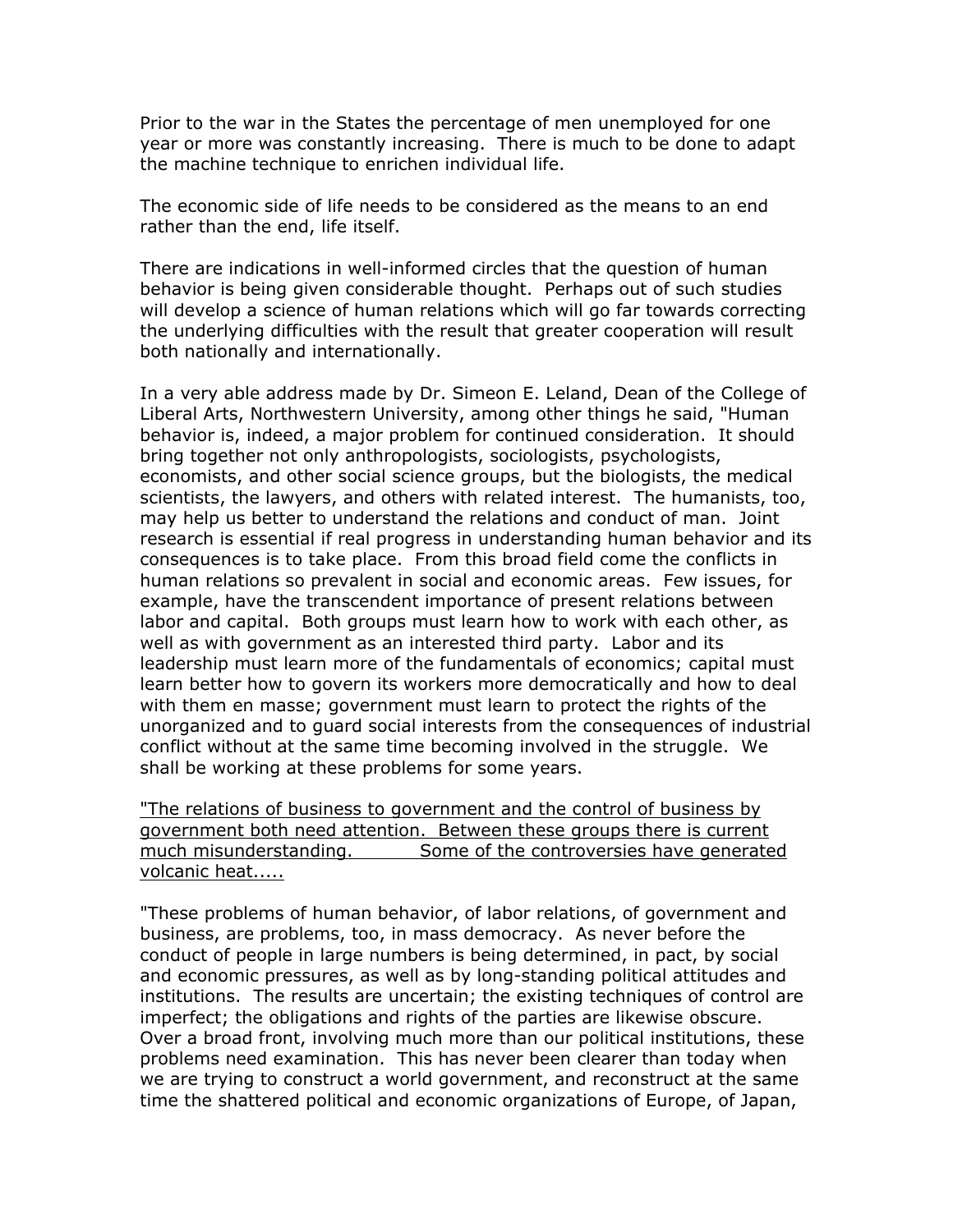and of other parts of the world. The control of war, or the continuance of peace, requires unceasing academic attention. Granted that we know what should be done, which is only being assumed, it is a superhuman educational undertaking to convince the world that the appropriate steps, indicated by qualified scholars, should be taken."

Mr. John Foster Dulles in a commencement-day address before the College of the City of New York of June 19, 1946, said, "The Soviet Union is conducting a great experiment in what is called 'democratic dictatorship' or 'dictatorship of the proletariat'....... The result, it is claimed, is a homogeneous, docile and productive mass which has peace and security. It has peace because discordant thinking is eliminated before it can lead to discordant action. It has security because planned productivity is imposed........ There is an understandable nationalistic desire to enlarge the Soviet Union and to surround it with satellite states. There is an honest belief that individual human freedom is a basic cause of human unrest and that if it (human freedom) is taken away it will promote worldwide peace and security.......

"That challenge to freedom which stems from the Soviet Union is formidable. In part, it attracts because of its new and bold attack on unsolved social problems. ....... But the challenge is formidable principally because societies of freedom have developed weaknesses which have caused a widespread loss of faith in them.

"Those weaknesses are primarily in the field of economics. In much of the world, indeed in most of the world, there is a single human problem-- that is the elemental problem of how to keep physically alive."

Mr. Dulles goes on to indicate that due to two world wars, the material wastage and dislocation have been such that the basic necessities of life are everywhere scarce. That there is actual starvation and severe privation is well known.

He goes on to say, "Under those conditions, there is no great interest in spiritual, intellectual and political freedoms which men can neither eat nor wear."

He states that the question is being asked, "Will not individual freedoms inevitably be abused or used so thoughtlessly as to wipe out our slim chance for survival?"

He further asks, "What is the explanation of what has taken place?"

He says, "It is basically that in our land and in other free lands, individual human beings have increasingly failed to exercise the self-restraints, selfdiscipline and self-sacrifice which are necessary if individual freedom is to be socially tolerable."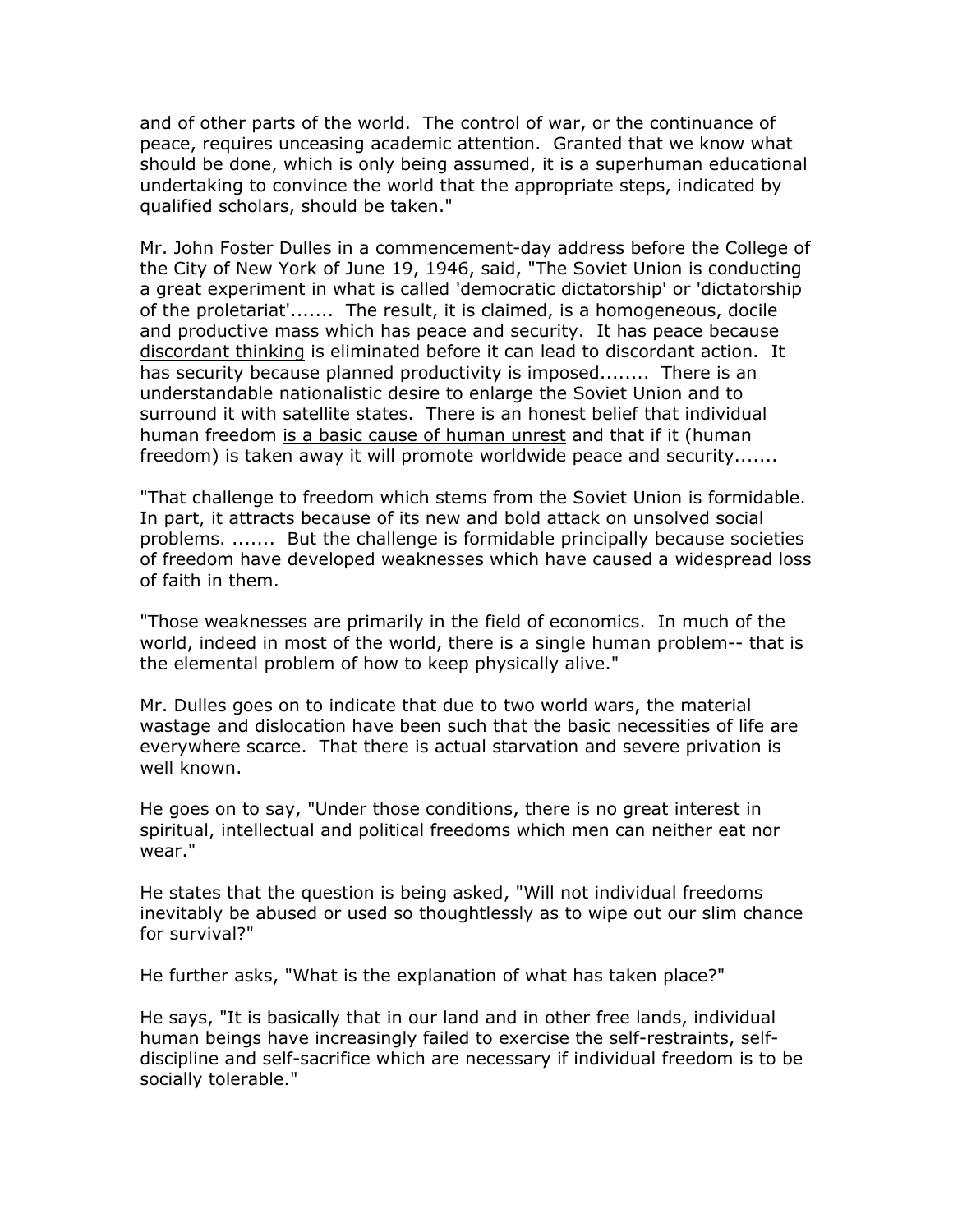"We all agree that the exercise of freedom must be limited. The point is, by whom and by what, shall it be limited? If a society is to be free, the limitation must primarily be self-limitation. A free society, of course, has man-made laws. In this country and in England, we have what we call the 'common law'. What is common law? It is nothing that you can find in the statute books. No 'politburo' decreed it. The common law is unwritten law. It is custom. It is the standard of conduct which the great majority have already voluntarily adopted to control their own behavior.

"The basic controls of a free society are the acceptance by individuals of the moral law. The fundamentals of that law appear in all our great religions, notably the Christian and Hebrew faiths. The Hebrew faith has given us the Ten Commandments which are perhaps the great expression of the concrete applications of the moral law. The Christian

Faith has added the broad injunction 'thou shalt love thy neighbor as thyself' and 'whatsoever ye would that men should do to you, do you even so to them, for this is the law and the prophets', Thus, the Creator. who endowed men with certain inalienable rights also commanded that those rights should be used, not selfishly, but with regard for others."

Mr. Dulles goes on further to say, "The reason why our society of freedom has lost its prestige in the world is primarily because our people, over recent years, have lost much of the self-control and self-restraint which were characteristic of the last century. We laugh about the Puritanism and the austerity of the past. But that was the way our forebears trained their moral muscles for the struggle for freedom. Today those muscles are flabby. We have a great deal of so-called education, but that education has too often become a more memorizing of facts which, it is hoped, will be of practical utility. Our system of education has largely broken contact with the great faiths and beliefs of the past and with the great teachings of the moral. law."

We have a wave of social security legislation which would undertake to run our lives from the cradle to the grave with the resulting abridgement of our liberties on a progressive scale. There are many who are willing to sell their birthright of freedom of action in exchange for the assumption by the State of responsibilities which every able-bodied person should perform for himself.

To again quote Herbert Spencer, "..... There is a notion, always more or loss prevalent and just now vociferously expressed, that all social suffering is removable, and that it is the duty of somebody or other to remove it. Both these beliefs are false. To separate pain from ill-doing is to fight against the constitution of things, and will be followed by far more pain. Saving men from the natural penalties of dissolute living, eventually necessitates the infliction of artificial penalties in solitary cells, on tread-wheels, and by the lash. I suppose a dictum on which the current creed and the creed of science are at one, may be considered to have as high an authority as can be found. Well, the command 'if any would not work neither should he eat', is simply a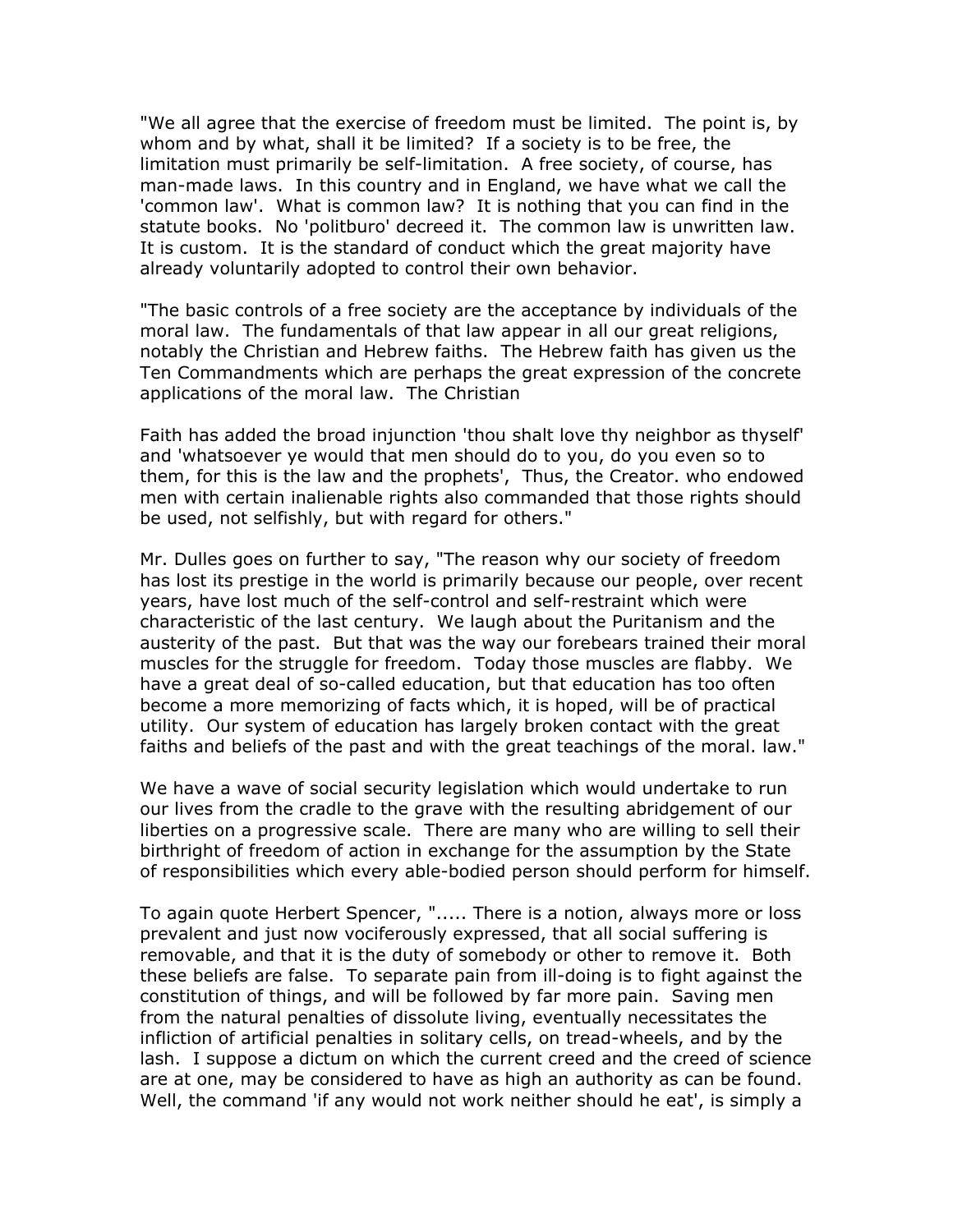Christian enunciation of that universal law of Nature under which life has reached its present height-the law that a creature not energetic enough to maintain itself must die: the sole difference being that the law which in the one case is to be artificially enforced, is in the other case, a natural necessity. And yet this particular tenet of their religion which science so manifestly justifies, is the one which Christians seem least inclined to accept. The current assumption is that there should be no suffering, and that society is to blame for that which exists.

"...... Moreover, I admit that the Philanthropic are not without their share of responsibility; since, that they may aid the offspring of the unworthy, they disadvantage the offspring of the worthy through burdening their parents by increased local rates."

There has been a growing tendency to want to run other people's lives. This desire often starts with a false sense of sympathy for what these reformers think are unfortunate people. Want is often avoidable. It is many times the result of people's unwillingness to do their part in carrying on the world's work. If one benefits from the labor of others, he in turn must make a contribution to the extent of his ability. In fact it is his social responsibility to develop himself to the highest possible efficiency commensurate with his natural ability. Instead of teaching these people to be self-reliant and selfsufficient, the reformer assumes that most people need a guardian, and he, the reformer, appoints himself as that guardian. The would-be dictator always tears down confidence in the individual and this is the first step toward a state-controlled society. Wrong teaching breeds discontent which eventually leads to revolution.

There grows up in the mind of these folks a very great desire for more and more economic power and development of a great bureaucratic government to run the lives of individuals. We have seen in our very recent history how this growing desire for economic power breeds and develops desire for military power. The development of such power develops the desire to have the right to control such power with the result that we have a battle for the balance of power, both nationally and internationally. The net result is world chaos. The first step in eliminating war is to remove the causes which create the conditions out of which dissension, strife, and ultimately war develops. Human freedom is the only lasting answer to the problems of peace. Men will eventually revolt against the oppression which results from any type of dictatorial government. As has been indicated in this discussion, the need for the development of social skill is most necessary. Can Free Masonry help? I think it can. Free Masonry is a progressive moral science. It is a builder of character using its emblems and tools as symbols of great moral and spiritual truths. It attempts to build upon the earth a kingdom of righteousness and goodwill under the direction of the Supreme Architect of the universe.

In a talk delivered by the Rev. Joseph Fort Newton to members, families and neighbors of the Evans Lodge No. 524 of Evanston, Illinois, on the 17th of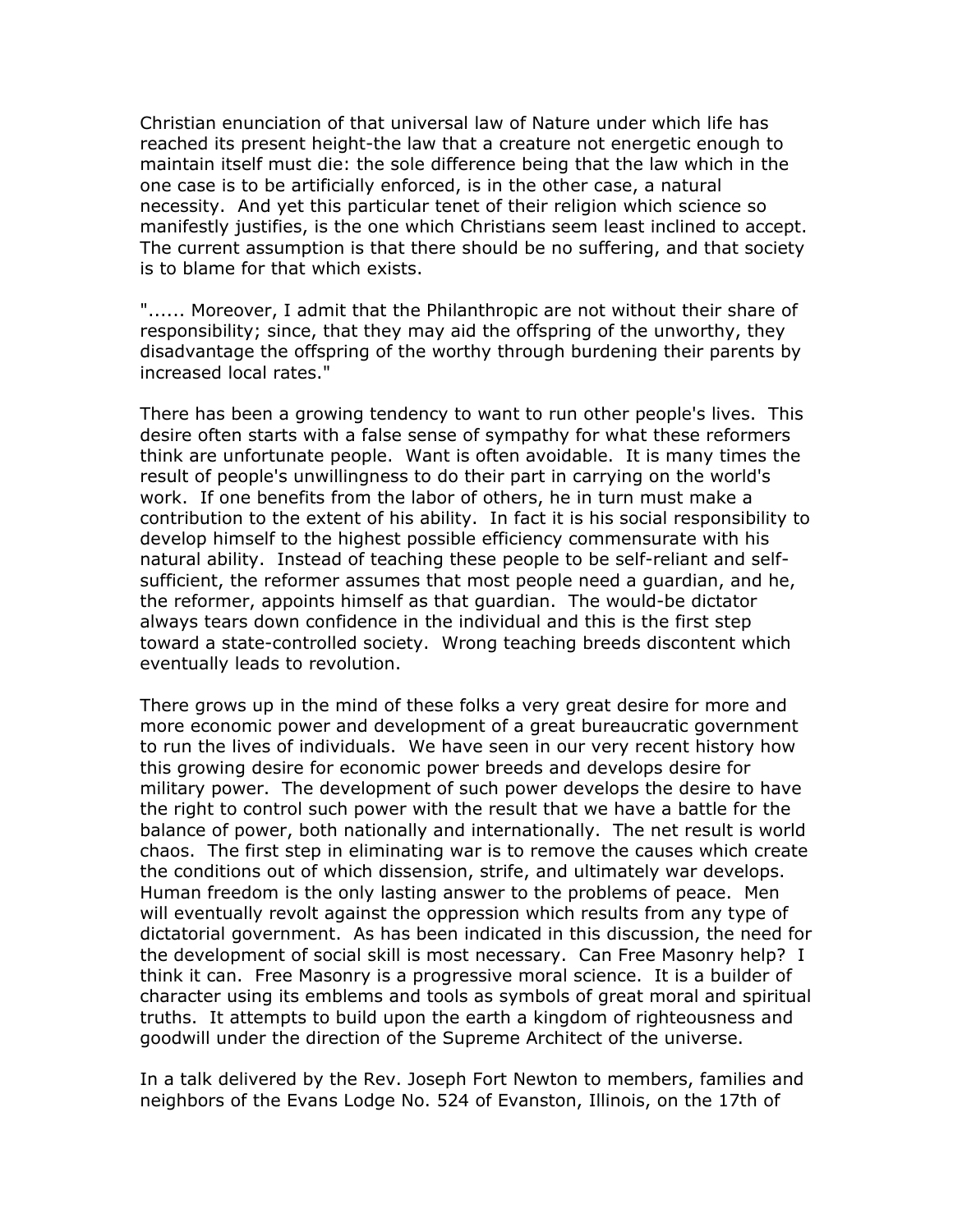February, 1915, the Reverend Brother made the following statement: "As Masonry is not a political party, so it is not a church, unless by 'Church' we mean as John Ruskin said: ''Wherever one hand clasps another helpfully and hopefully, there is the one, true, holy mother church". If we use it in that sense, then we might describe this Order as a church. But using the word 'church' in its more exact and specific sense, it ought to be said and made perfectly clear that Masonry is not church of any one religion. It finds good in all religions. It lays emphasis upon that which is common to all religions, that which underlies all sects and overarches all creeds, and though it is not religion it has preserved some things that are indispensable to the advance of religion. One of them is the right of every human soul to seek for the truth, by which every man must be guided, and to look up from the lap of truth into the face of God, and be free.......

At another point in his address, Dr. Newton said, "Above all creeds that divide, all bigotries that becloud, Masonry has tried to write the one universal gospel of the Fatherhood of God and the brotherhood of man, the moral law, the Golden Rule and the hope of life everlasting..,...

"The religion in which all men agree. This is the religion that is talked in the Masonic Lodge. Therefore men of every sect and church find welcome at this altar, and there confess their own God, the Father of all. They meet as brothers not as sectarians, not as members of parties. The mission of this order is not to divide men but to unite them, to refine and exalt their faith, to turn them from the semblance of life to homage for truth, for duty, for character, to establish then in attitudes resulting in all the relations of fellowship of life.

"....... It has one purpose, to remove the misunderstandings between men and make them friends, to teach man to know his fellow man, believing that when they know each other they will love each other...... The tragedy of the world is not that men are ignorant, not that they are poor, for who is wise and who is rich? It is that they are strangers. My friends, when men come to knew each other it is very hard for them to hate."

What greater basis than this for developing a great science of human relations?

Dr. Newton, in another place in his speech, said, "The way out of war is by promoting and deepening fellowship and good will among men, without regard to race, or religion, or condition of life. Above all races, above all religions, above all royalties, is humanity, greater than all of them."

Free Masonry has a challenge, greater perhaps than any it has ever faced in all history. God grant that each member will strive to make his contribution toward world peace.

The desire for peace arises in our own heart. It is then developed down through his family relationships, his church, his lodge, city, state, nation, and